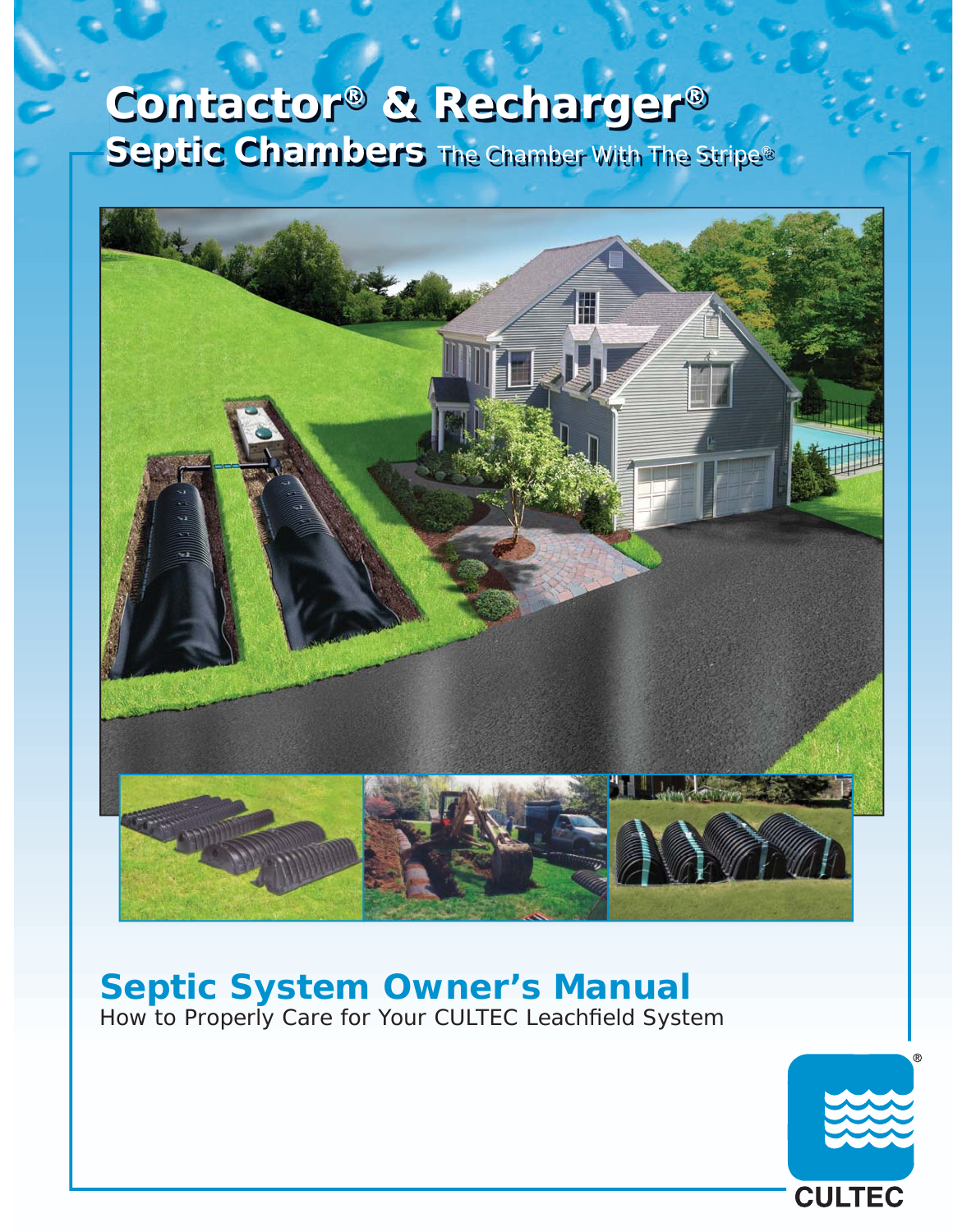## **Get to Know Your CULTEC Septic System**

*This manual contains guidelines recommended by CULTEC, Inc. and may be used in conjunction with, but not to supersede, local regulations or regulatory authorities. OSHA Guidelines must be followed when inspecting or cleaning any structure.*

A septic system achieves sewage treatment and disposal for rural homes where centralized sewage systems may not be available. It is composed of a septic tank and a drainfield (leachfield). The sewage flows from the house to the septic tank where the solids are removed; the wastewater then flows to the drainfield where it is allowed to soak into the ground.

#### **Septic System Components**

- Septic tank
- Drainfield (leachfield) CULTEC septic chambers

The septic tank is the primary collection tank for wastewater. This is where solids are settled out to the bottom of the tank to create a sludge and grease floats to the top creating a scum layer. The middle layer is the effluent that is typically drained out to the drainfield. Bacteria exist within the septic tank and begin to treat and break down the solids.

The drainfield (leachfield, disposal trench or subsurface disposal field) is an underground piping network buried below the surface of the ground. The CULTEC chambers create arch-shaped tunnels to provide an underground temporary holding area for the septic effluent. The field distributes the effluent from the septic tank over a large area allowing it to percolate through the soil.

Conventional drainfields have used perforated pipe and stone systems or concrete galleries to distribute the effluent. CULTEC's Contactor and Recharger plastic chambers may be used in place of these conventional systems for more effective installation.

Each state (and sometimes county or local municipality) has written septic regulations and guidelines which outline the square footage sizing required for a given septic leachfield. Our plastic septic chambers have been widely accepted in most parts of the United States for gravel-less septic leachfields as replacements for concrete galleries and conventional pipe and stone systems. Contact area is maximized by the fully open bottoms, perforated sidewalls, and use of CULTEC No. 410 Filter Fabric. The CULTEC No. 410 Filter Fabric works as a sponge wetting the entire surface area of the chambers and prevents soil intrusion. Units may be configured in trench or bed installations using gravity feed or pressure distribution according to acceptance by local regulations. Due to their greater contact area, CULTEC chambers are commonly allowed to reduce the overall system sizing requirements up to 50% when approved by the local authority. This sizing reduction may be a key factor when choosing septic products for a residence with tight site constraints, existing landscaping or when area is desired for other structures such as a swimming pool.

2





Septic tank and leachfield using CULTEC chambers.



Septic leachfield using CULTEC chambers in pipe distribution system.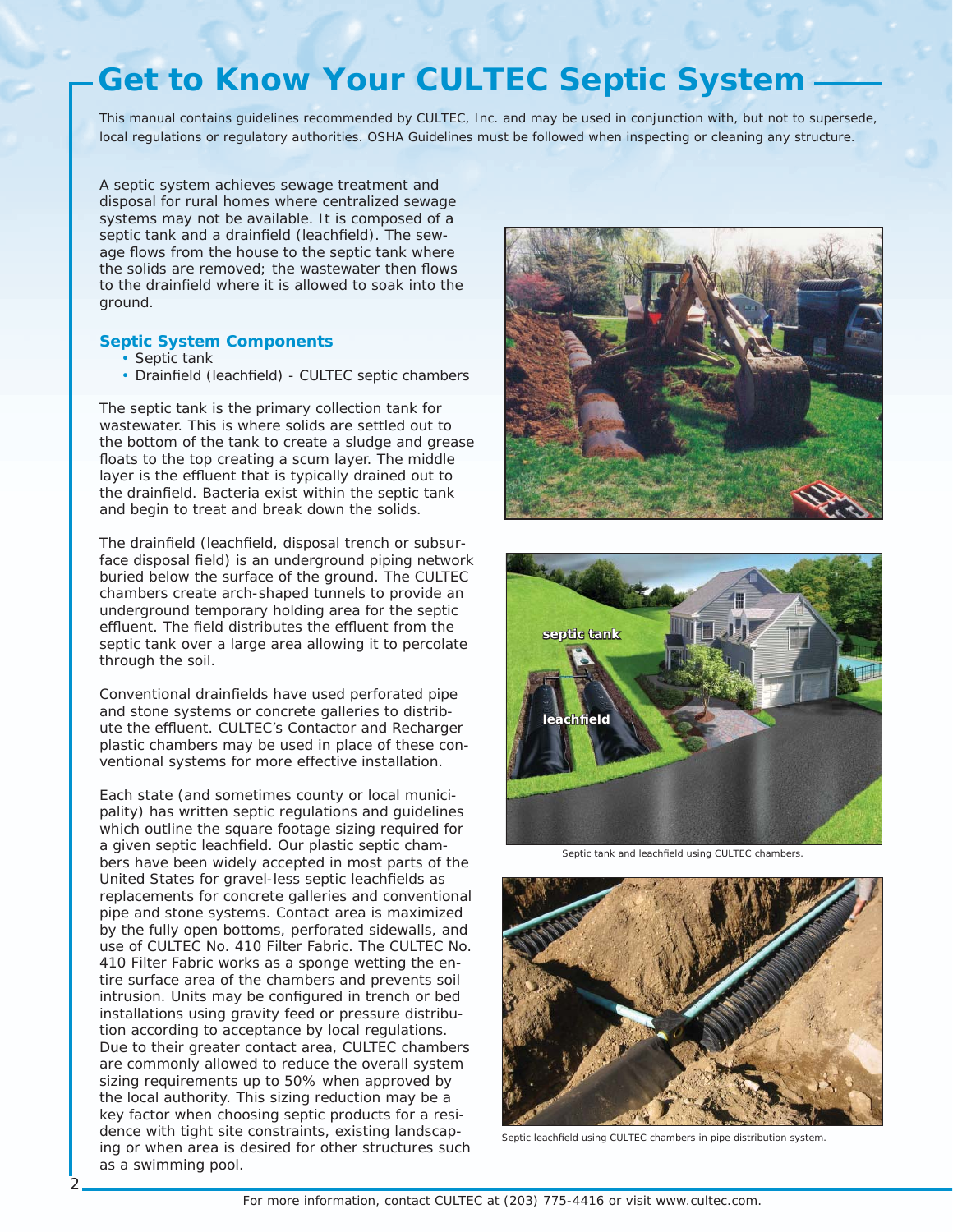### **Operation & Maintenance**

### **What You Should Know**

#### **Location**

It is important to know the location of your septic tank and leachfield. Having this knowledge can help to avoid damage to the septic system. In most cases, the local health department should have a septic permit and as-built diagram on file which calls out the location of the system. If no such documentation is easily available, you can locate the septic tank by the exit pipe which leaves the house. A septic contractor may also be able to assist in locating the septic tank and leachfields. Once you have this information, keep it in a safe location.

#### **What was installed?**

The septic permit filed with the town hall should have the type of system installed, number of trenches and the size of the system.

#### **CULTEC manufactures several different sized chambers.**

See pictures below for some of our most common chamber models. Visit www.cultec.com for more sizing information.



3

CULTE<sub>C</sub>

#### **What You'll Need To Do**

#### **Regular Maintenance**

In order to properly maintain your septic system, you must have your septic tank pumped regularly. Typically, a system should be inspected and/or pumped every two to three years. Your septic tank service company can help to get you onto a personalized maintenance schedule based on your usage. Regular pumping is the key to a healthy, functioning system. Management Practices require the regular maintenance of the primary collection tank (septic tank) to ensure unobstructed flow out to the leachfield area. Distribution boxes (D-box) must also be inspected for any obstructions that would restrict outlet flow rates. OSHA Guidelines must be followed when inspecting or cleaning any structure.

#### **Septic System Maintenance Record**

Keep a log of your septic system maintenance.

| <b>DATE</b> | DESCRIPTION OF SERVICE |
|-------------|------------------------|
|             |                        |
|             |                        |
|             |                        |
|             |                        |
|             |                        |
|             |                        |
|             |                        |
|             |                        |
|             |                        |